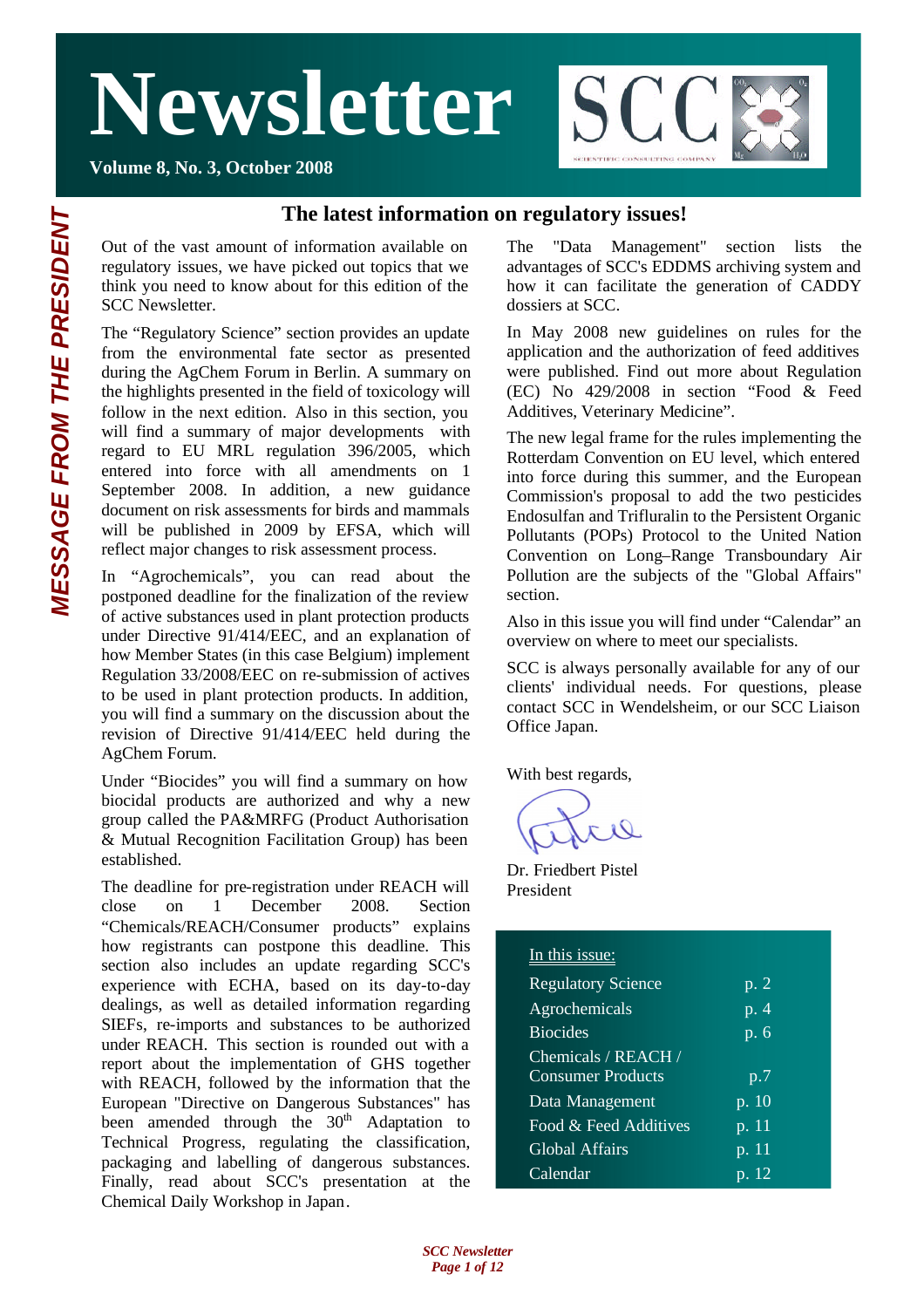

### **Update on MRL issues in light of Regulation 396/2005**

On 1 September 2008, the maximum residue level (MRL) regulation went into force with all its amendments.

Regulation (EC) No 396/2005 and amendments:

- Regulation (EC) No 396/2005 of the European Parliament and of the Council of 23 February 2005 on maximum residue levels of pesticides in or on food and feed of plant and animal origin and amending Council Directive 91/414/EEC.
- Regulation (EC) No 299/2008 of the European Parliament and of the Council of 11 March 2008 amending Regulation (EC) No 396/2005 on maximum residue levels of pesticides in or on food and feed of plant and animal origin, as regards the implementing powers conferred on the Commission.

Annex I

• Commission Regulation (EC) No 178/2006 of 1 February 2006 amending Regulation (EC) No 396/2005 of the European Parliament and of the Council to establish Annex I listing the food and feed products to which maximum levels for pesticide residues apply.

Annexes II, III and IV

- Commission Regulation (EC) No 839/2008 of 30 August 2008 amending Regulation (EC) No 396/2005 of the European Parliament and of the Council as regards Annexes II, III and IV on maximum residue levels of pesticides in or on certain products.
- Commission Regulation (EC) No 149/2008 of 29 January 2008 amending Regulation (EC) No 396/2005 of the European Parliament and of the Council by establishing Annexes II, III and IV setting maximum residue levels for products covered by Annex I thereto.
	- o Corrigendum to Commission Regulation (EC) No 149/2008

Annex VII

• Commission Regulation (EC) No 260/2008 of 18 March 2008 amending Regulation (EC) No 396/2005 of the European Parliament and of the Council by establishing Annex VII listing active substance/product combinations covered by a derogation as regards post harvest treatments with a fumigant.

**SCC** 

**CIENTIFIC CONSULTING COMPA** 

Taking into account articles 12(1) and 12(2) of 396/2005, it is EFSA's task to evaluate the MRL as set in Regulation (EC) 396/2005. To do so, EFSA and MSs are working on the database EFSA PROFile comprising all data related to residues and MRLs. In this context some MSs are requesting support from the Notifiers. The evaluation of the substances already listed in Annex I, began on 1 September 2008 and will be done within one year. Within one year, EFSA will prepare a written opinion on the outcome of the evaluation.

A new EU MRL database is now available on the EU website for the purpose of information (http://ec.europa.eu/sanco\_pesticides/public/index.cf m). This has been produced to coincide with the introduction of the new EC harmonized MRL regime under EC Regulation 396/2005. The MRLs mentioned in this database have no legal value. The official MRLs are those published in the Official Journal of the European Union.

Please note that under the terms of Regulation (EC) 396/2005, the new MRLs only apply to produce treated on or after 1 September 2008. Produce treated before 1 September 2008 is subject to those MRLs in place prior to the coming into force of the new EC Regulation.

For more information, please contact Dr. Monika Hofer at monika.hofer@scc-gmbh.de or Dr. Monika Eder at monika.eder@scc-gmbh.de.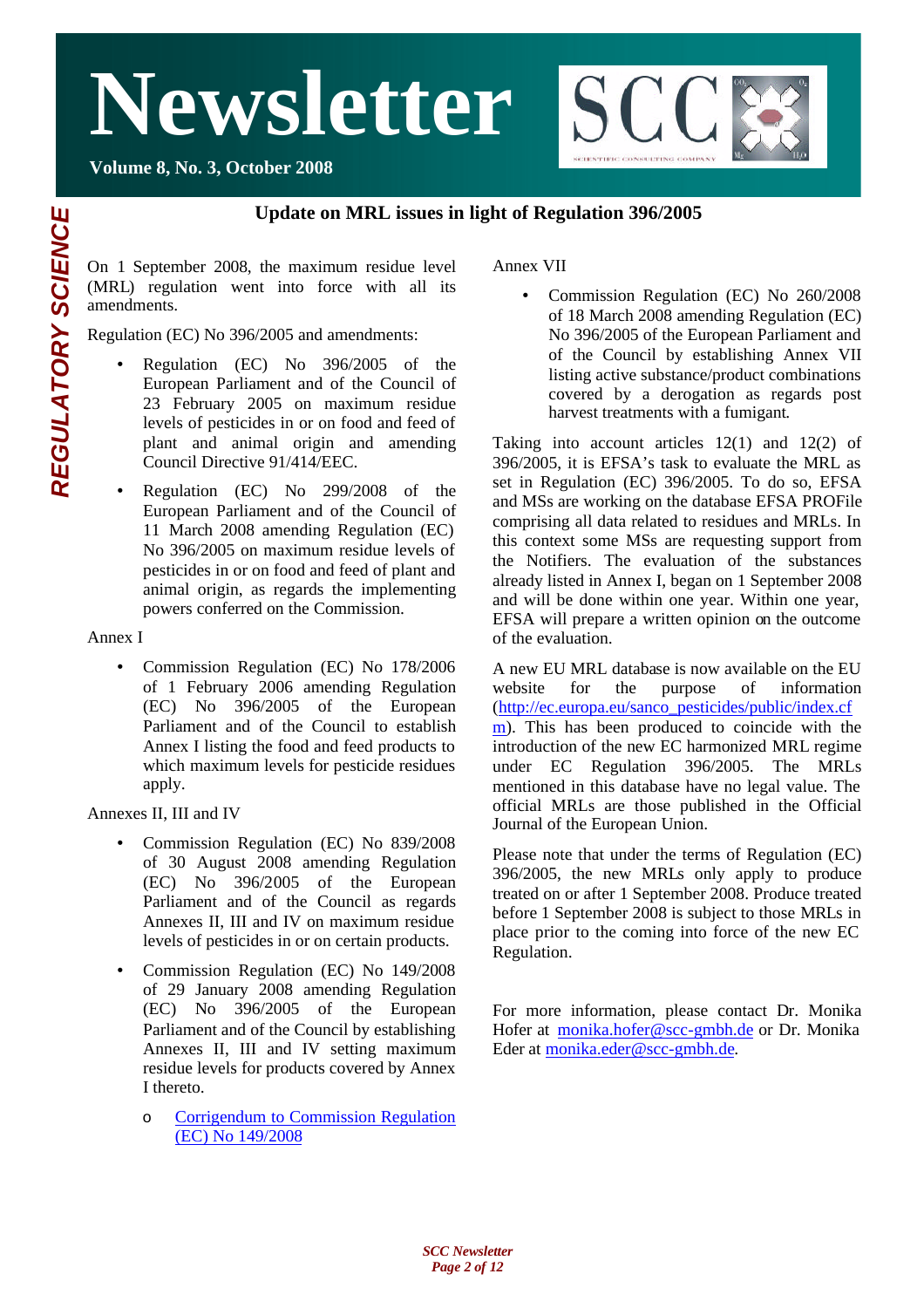

**Volume 8, No. 3, October 2008**

## **Scientific opinion of the PPR Panel on the science behind the Guidance Document on Risk Assessment for birds and mammals**

Based on the public consultation on the draft of the revised Guidance Document for the risk assessment for birds and mammals from January this year, an opinion from the EFSA Panel on plant protection products and their residues (PPR) giving the scientific background for the risk assessment for birds and mammals, was adopted on 17 June 2008. A new guidance document based on this opinion will follow in 2009.

In comparison to the current Guidance Document for the risk assessment for birds and mammals (SANCO/4145/2000), the new opinion introduces major changes to the risk assessment scheme:

The risk assessment for short-term exposure is excluded and for long-term exposure, a new approach is presented, the so-called reproductive risk assessment, which focuses on the different phases of the breeding cycles of birds and mammals.

The tiered approach of the risk assessment for sprayed applications for the calculation of the toxicity exposure ratio (TER) is also modified. First, in a so-called "screening step", worst case conditions are assumed to identify those substances which are clearly uncritical. Then in a second step ("first-tier"), more realistic assumptions are made. For further refinements and higher tier assessments, the use of literature data is restricted, meaning that specifically designed field studies will be necessary in many cases.

Concerning the exposure estimate, new default residue values are given and the former avoidance factor is excluded. With regard to the toxicity data, it is now possible to take the geometric mean of available endpoints from different species instead of the lowest endpoint, as was previously the case.

Furthermore, full risk assessment schemes are given for granular formulations and treated seeds, and some approaches are given for substances with endocrine disrupting properties and for the risk from metabolites. Protection goals and the level of protection which is derived by the proposed risk assessment scheme are discussed in detail.

It can be concluded that the opinion further increases the complexity of the birds and mammals

risk assessment and will most likely lead to the need for the generation of more higher tier field data. Therefore, it will increase the efforts which will need to be done by the notifier.

Until the publication of the new guidance document, the current PPR Panel opinion should be the basis for the avian and mammalian risk assessment.

The respective PPR Panel opinion and its appendices are available for download: http://www.efsa.eu.int/EFSA/efsa\_locale-1178620753812\_1211902014630.htm

For further questions, please contact Dr. Achim Schmitz at achim.schmitz@scc-gmbh.de.

### **Current topics concerning Environmental Fate presented at the AgChem Forum**

- The conclusions from the ELINK workshop dealing with linking exposure and effects in the aquatic risk assessment for pesticides were presented. Main issues were the handling of time-varying exposure regimes including the use of time-weighted average concentrations to derive ecotoxicologically relevant concentrations (ERC). A printed guidance document (SETAC publication) is foreseen for the end of 2008/beginning of 2009.
- A proposed Guidance on Assessing Soil Persistence was presented. While the shortterm protection goal is addressed by the Annex I assessment, the protection of the structure and functioning of characteristic soil communities (Community Recovery Principle, CRP) in comparison to sustainable agriculture, and this protection in comparison to nature reserves (Ecological Threshold Principle, ETP) are considered in the guideline proposal presented. A trigger (10°C,  $pF = 2$ ) of DegT<sub>50</sub> > 90 days is suggested for the CRP, with the exposure concentration 2 years after last application as relevant concentration and a  $\text{DegT}_{50} > 180$  days for ETP (7 years after last application).

The validation of the proposed assessment with old substances did not show fundamental shortcomings of the method. However, it was hampered by a fundamental lack of data. This small data basis was criticized and a broader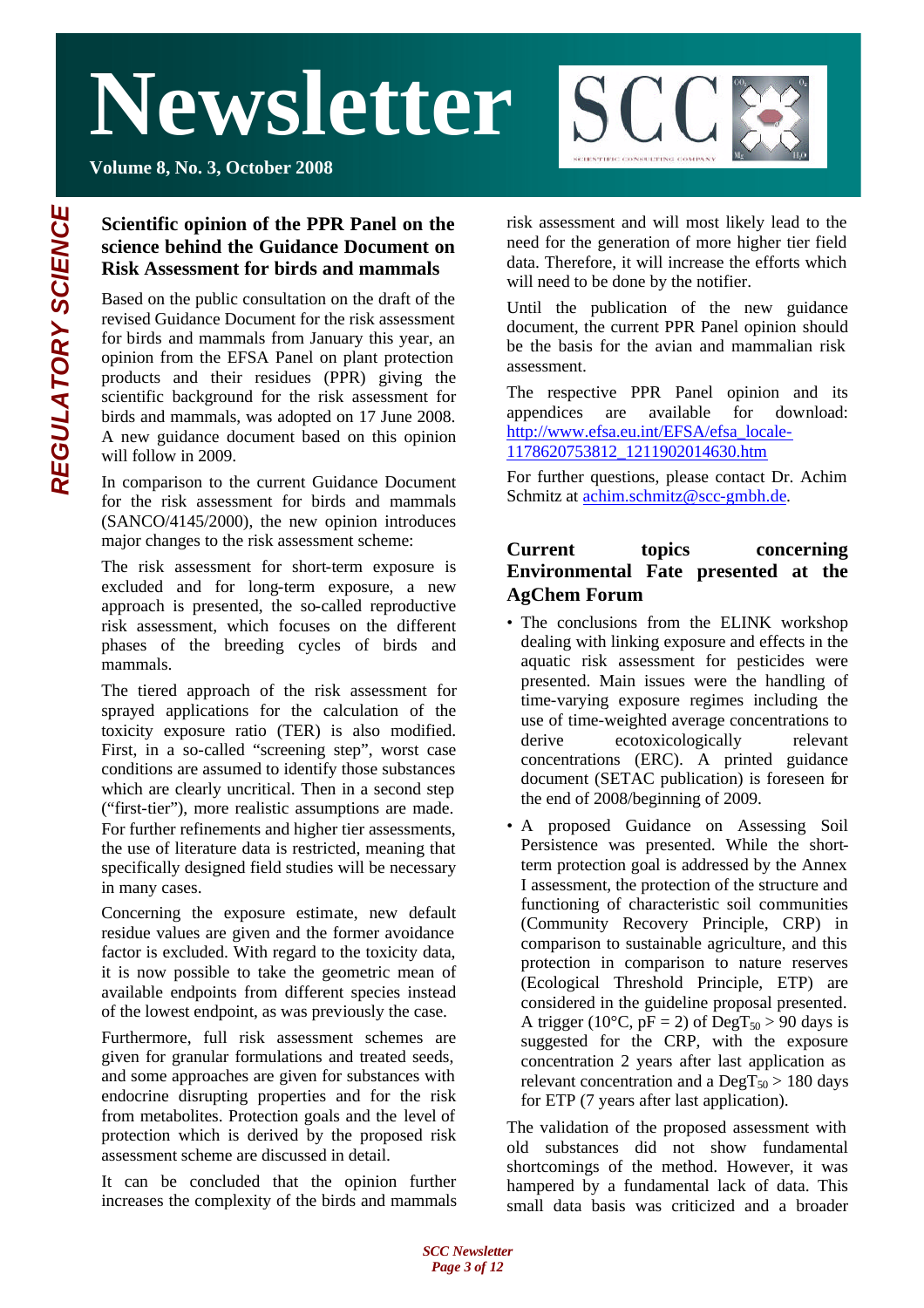**Volume 8, No. 3, October 2008**

evaluation before an introduction of the guideline was asked for during the discussion. The proposal of the guideline (Report 601712003) and the evaluation (Report 601712002) can be found on the RIVM website. The finalization of the guideline proposal is foreseen for spring 2009.

• The new Q10 default value based on 99 datasets with 53 compounds  $(Q10 = 2.58)$  and suggested by the PPR Panel was discussed by EFSA. Q10 is used in the Arrhenius equation for temperature correction of DT50 values. The new value leads to longer half-life values for pesticides in soil for the reference temperature of 10°C, while the impact on surface and groundwater PECs is difficult to assess. According to EFSA, the new value should be used for all dossiers submitted after 31 July 2008.

For more information regarding these or other topics concerning Regulatory Science, please contact Dr. Monika Hofer at monika.hofer@sccgmbh.de.

\_\_\_\_\_\_\_\_\_\_\_\_\_\_\_\_\_\_\_\_\_\_\_\_\_\_\_\_\_\_\_\_\_\_\_\_\_\_\_\_\_\_\_\_\_

#### **Deadline for completion of review under Directive 91/414/EEC postponed for Lists 3 and 4**

On 28 August 2008, Regulation (EC) 848/2008 (the Regulation) was published in the Official Journal. With the new law, the deadline for the termination of the review process for existing substances in lists 3 and 4 is set for 31 December 2009. As stated in the Regulation, a Draft Assessment Report (DAR) has been prepared for most of these substances and a decision for (non)-inclusion will be made by the end of 2008. For those substances where no decision has been made, the deadline has been postponed to 31 December 2009.

#### **The Belgian approach to implementing Regulation 33/2008**

On 27 August 2008 the Belgian registration authority published a press release in which they informed the public on how the national authority will implement the provisions set out in European Regulation 33/2008 (the Regulation) in Belgium. The Regulation describes the re-submission procedure for active substances which were either non-included to Annex I of Directive 91/414/EEC or were voluntarily withdrawn.

As stated in the Belgian press release, the



publication of the non-inclusion decisions for voluntarily withdrawn substances was expected in September 2008. Within six months after publication of the non-inclusion decision (3rd and 4th stage substances), and within 6 months after entry into force of Regulation 33/2008 for stage 2 substances, a dossier with additional or new data on the substance must be re-submitted. The EU authorities and the RMS will evaluate the new data and will prepare an additional draft review report resulting in a proposal for inclusion or non-inclusion to Annex I of Directive 91/414/EEC. To date there are 49 substances that were voluntarily withdrawn based on the provisions in the Regulation.

*AGROCHEMICALS*

GROCHEMICAL

 $\boldsymbol{\omega}$ 

According to the press release, 33 substances of the 49 mentioned above are currently marketed in Belgium. For these 33 existing active substances, the Belgian authority developed specific provisions. It was decided to withdraw all authorizations for products based on these substances by 31 December 2010. At the same time, no new authorizations, re-authorizations or prolongation of authorizations for these substances will be possible during this time period. Only existing authorizations can be maintained.

With regard to the 33 substances, the Belgian national authority will only deal with specific issues such as, for example, change of registration holder, authorization of parallel import, and the change of product uses due to new MRL setting as determined by regulation 396/2005/EC. If authorizations for these products expire prior to 31 December 2010, registration holders are asked to apply for re-authorization by 15 November 2008 at the latest. In the cover letter accompanying the application, it must be mentioned that the substance was voluntarily withdrawn. In addition, all other claims with regard to the substance concerned must be listed in the letter.

If a dossier for a voluntarily withdrawn substance is resubmitted in the European process and the following evaluation results in a non-inclusion decision to Annex I of Directive 91/414/EEC, the registration for the substance will be withdrawn on 31 December 2010 as well. Storage and disposal of products based on these substances will no longer be permitted. Stocks already sold may be used during one additional year.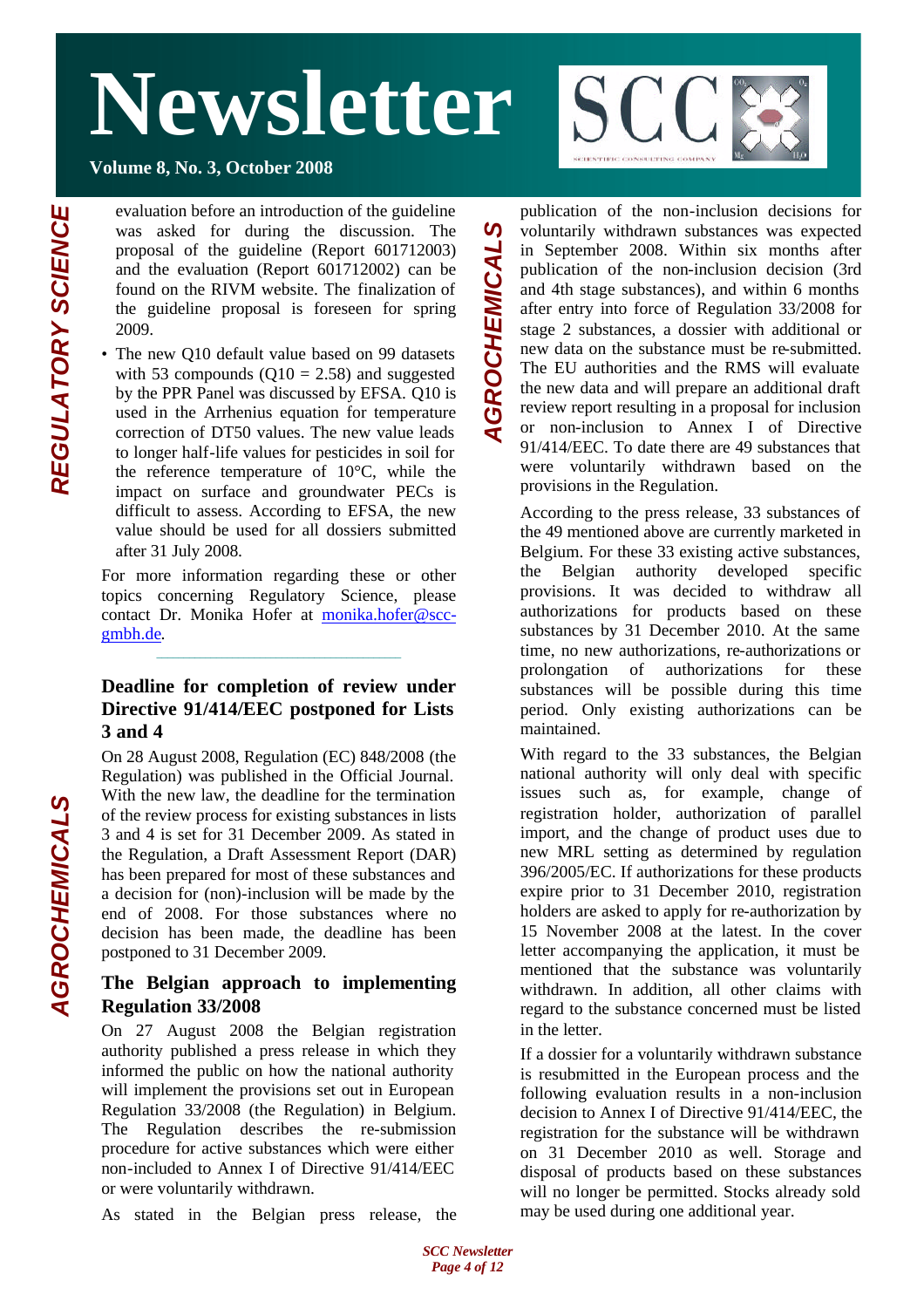

**Volume 8, No. 3, October 2008**

## **Revision of Directive 91/414/EEC: Differing opinions presented at AgChem Forum**

The highlight of the AgChem Forum (30 September to 01 October 2008 in Berlin) was the very lively discussion between the participants and the Members of the European Parliament, Mrs. Hiltrud Breyer (Group of the Greens/European Free Alliance), and Mrs. Erna Hennicot-Schoepges (Group of the European People's Party (Christian Democrats) and European Democrats) on the revision of Directive 91/414/EEC.

For Mrs. Breyer and Mrs. Hennicot-Schoepges, the crisis of the financial system clearly indicates that the free market cannot regulate itself; therefore, according to Mrs. Breyer, the new regulation is absolutely necessary, and, while a collapse of the financial system might take some years to recover, a collapse of the ecological system will take many hundreds of years to fix. It can surely not be in anybody's interest to have toxic pesticides on the market, which is what the cut-off criteria for approval of actives under the revised Directive 91/414/EEC will prevent. She criticized that the PSD, in their recent position paper "Assessment of the impact on crop protection in the UK of the 'cut-off criteria' and substitution provisions in the proposed Regulation of the European Parliament and of the Council concerning the placing of plant protection products in the market" (Pesticides Safety Directorate, May 2008), combines cut-off candidates and candidates for substitution. She insisted they must not be mixed and therefore an 85 % reduction of the registered pesticides, as indicated in this paper, is incorrect and unfair to the public. She emphasized that this is not the right moment to create panic by publishing such figures! Mrs. Hennicot-Schoepges, stressing that she spoke in the name of 450 million European voters, insisted that the revision of 91/414/EEC must be seen by the chemical industry as an incentive to develop safer products and, if this would already have been done under the current Directive, there would be no need for the revision.

Richard Davis (Head of Approvals, PSD, UK) indicated the essential shift in the evaluation from Directive 91/414/EEC to the revised regulation, is from risk- to hazard-based assessment. And, while the UK supports many points of the new regulation, the UK is very much concerned with the hazard criteria and the proposals for substitution. The biggest problem seen in this context is

endocrine disruption, as currently no international available and agreed-upon test guidelines for the assessment of substances with endocrine disrupting potential are available. The speaker then presented the data assessed in the PSD paper criticized by Mrs. Breyer. It was shown that in this paper, the non-inclusion and the substitution are clearly separated. Nevertheless, it is PSD's interpretation of the parliament's proposal that candidates for substitution cannot be re-authorized after the first five year period. Therefore, after this period, these active substances will be lost for use in agriculture and it is justified to group them together with those not included under Annex I.

The ensuing debate was very lively and no compromise or mutual understanding could be seen.

The European Parliament's proposal for the article of the revised regulation under discussion in this forum is quoted below (bold print as given on the website to indicate amendments by the European Parliament on Council's common position):

Article 24 – paragraph 1

1. *By way of derogation from Article 5 and Article 14(2),* an active substance complying with the criteria provided for in Article 4 shall be approved *once* for a period not exceeding *five years*, *where other already approved active substances or alternative agricultural methods or practices are significantly less toxic for consumers or operators or present significantly fewer risks for the environment. The assessment shall take account of the criteria laid down in point 4 of Annex II.*

(http://www.europarl.europa.eu/sides/getDoc.do?pu bRef=-//EP//NONSGML+COMPARL+PE-

412.104+01+DOC+PDF+V0//EN&language=EN; DRAFT RECOMMENDATION FOR SECOND READING on the Council common position for adopting a regulation of the European Parliament and of the Council on the placing of plant protection products on the market and repealing Council Directives 79/117/EEC and 91/414/EEC, 2006/0136 (18.9.2008)).

For more information regarding these or any other topics concerning Agrochemicals, please contact Dr. Albrecht Heidemann at albrecht.heidemann@scc-gmbh.de.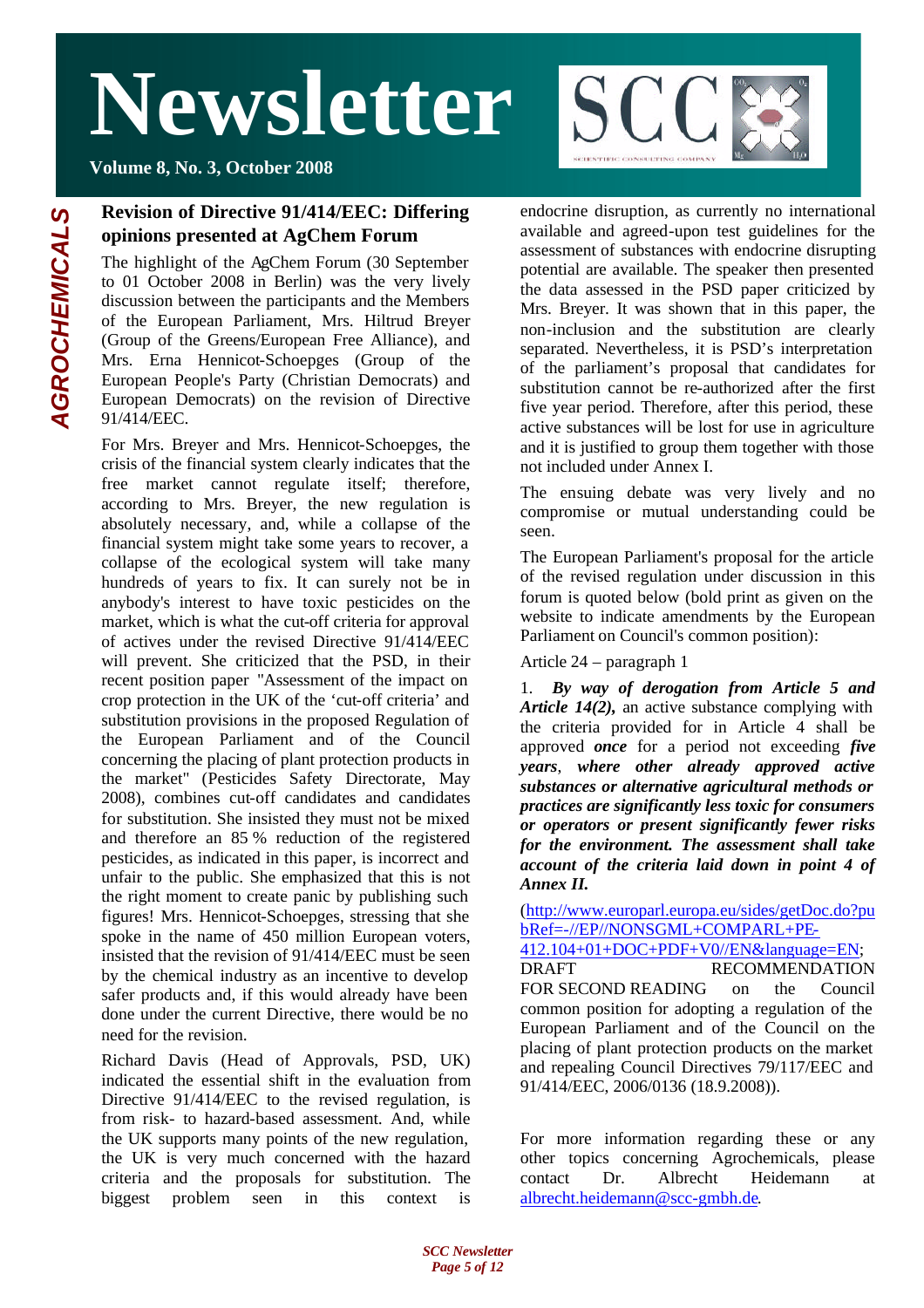



### **Authorization of biocidal products**

Directive 98/8/EC concerning the placing of biocidal products on the market not only anticipates the evaluation and approval of biocidal active substances before they can be placed on the market; but also stipulates that biocidal products containing such approved active substances have to be authorized or registered in a second phase prior to being placed on the market.

For products based on so-called existing biocidal active substances, a derogation was granted allowing them to remain on the market without authorization, provided that the existing active substances will be part of the 10-year review program. According to an estimate by the EU Commission, there is an impressive number of approximately 50,000 such existing biocidal products<sup>1</sup> in the European Union.

The more actives that enter Annex I/IA, the more biocidal products based on those actives will have to be authorized/registered. Eventually, a huge workload of product authorization procedures will have to be handled by applicants and national competent authorities.

At the present stage of the review program, 13 active substances have made it into Annex I/IA. With each additional active listed, it becomes even more important to develop a workable regulatory system for the authorization/registration of existing biocidal products.

Directive 98/8/EC lays down a national system of product authorizations/registrations, i.e. the application for authorization/registration of a biocidal product has to be filed with the national competent authority in the member state where the product will be marketed. After evaluation of this application, the national competent authority may grant the authorization, which by definition is limited to its national territory only.

If a biocidal product is to be marketed in more than one Member State (MS), Directive 98/8/EC, Article 4, provides for a special procedure called mutual recognition of authorizations. When applying for mutual recognition, a biocidal product which has

\_\_\_\_\_\_\_\_\_\_\_\_\_\_\_\_\_\_\_\_\_\_\_\_\_\_\_\_\_\_\_\_\_\_\_\_

already been authorized in one member state may be authorized in other member states in a simplified procedure. In fact, the general provisions of mutual recognition as laid down in Directive 98/8/EC have a great potential of reducing the huge workload for the upcoming authorizations of existing biocidal products down to a manageable dimension.

Keeping in mind the factual failure of the mutual recognition system in the framework of Directive 91/414/EEC on plant protection products (which served as a "role model" for the biocides legislation), and considering the slow progress made in the biocides review program, the competent authorities are well aware that a smoothly functioning mutual recognition procedure for biocides, which is applied throughout the EU in a harmonized manner, is not just a central task but will also be of key importance to the overall credibility of the EU biocides legislation in the future.

Therefore, a new group called the PA&MRFG has been established. The group's complex name (Product Authorisation & Mutual Recognition Facilitation Group) indicates where its emphasis will be placed.

The aim of the new group is "to facilitate the dialogue between MSs on questions linked to procedures for granting product authorizations/registrations and mutual recognition of these", to develop and keep updated guidance for member states and applicants; to discuss procedural, regulatory and scientific issues; to provide for the overall management of mutual recognition in the future, and to act as a central forum for discussing points of disagreement.

The group, consisting mainly of representatives of the member states, is chaired by the member state which provides the presidency in the Council. Furthermore, Industry participates as an observer and the Commission provides support to the group e.g. by drafting the summary notes after each meeting. The group meets regularly before the Competent Authority meetings.

In our newsletter, we will keep you up to date on the most important developments and proceedings of the PA&MRFG.

For more detailed information about this or other topics concerning Biocides, please contact Dr. Holger Zitt at holger.zitt@scc-gmbh.de.

 $<sup>1</sup>$  An existing biocidal product contains one or more existing</sup> biocidal active substances listed on Annex I/IA of Directive 98/8/EC and has been placed on the market before the latest date of inclusion in Annex I/IA of its active substances.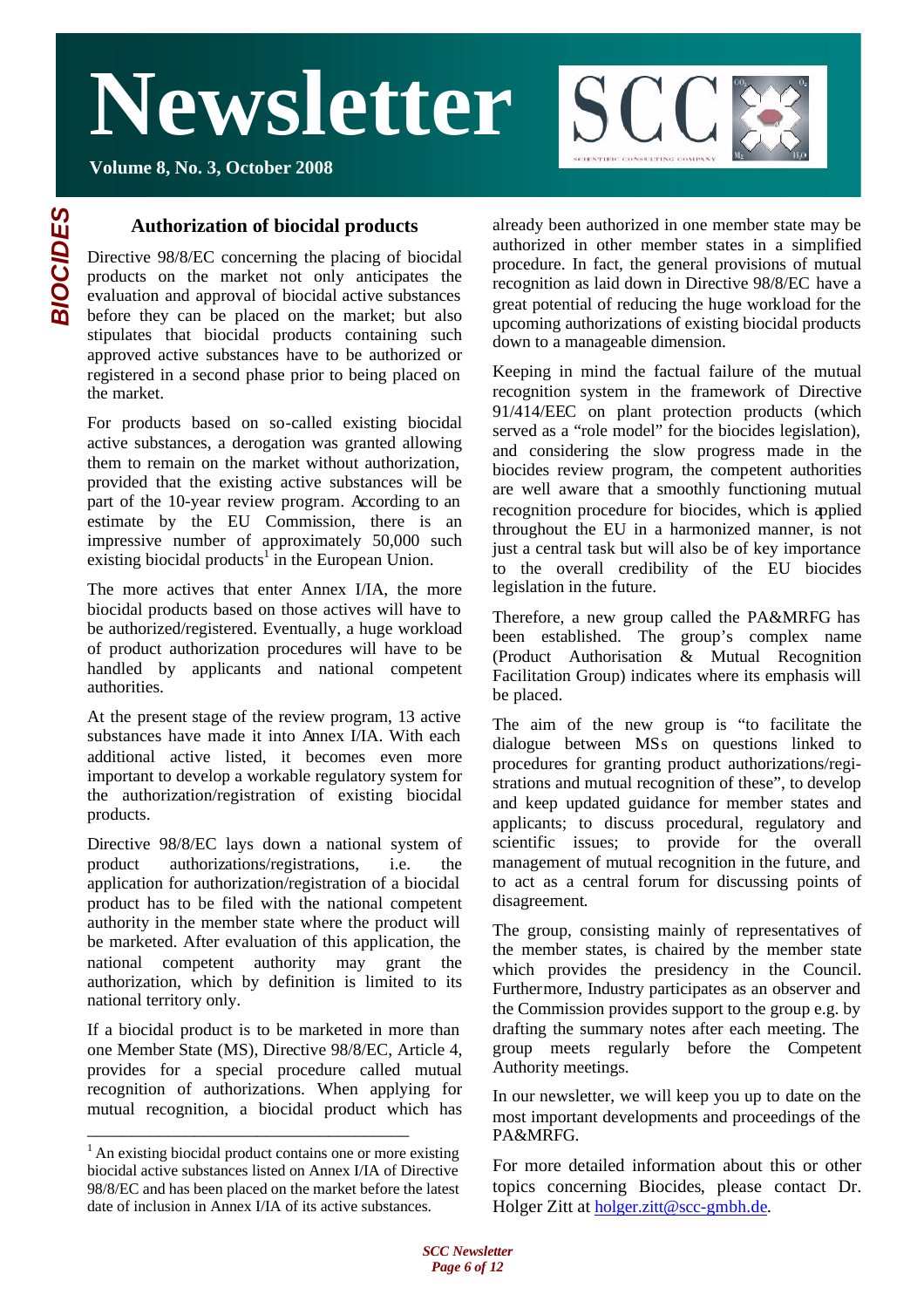



### **Technical aspects from daily work with ECHA**

In the last few months, SCC has gained significant practical experience through filing documents to the European Chemicals Agency (ECHA). Based on this, we would like to share some **general aspects** with you **in preparing inquiries and technical dossiers (IUCLID 5)**, especially with regard to general data required by the authorities for substance identification. ECHA takes ANNEX VI very seriously. Although some missing data might not cause a problem with regard to the completeness check, the following data certainly will be required by ECHA:

- CAS number and CAS name if available in the CAS database – ECHA requires this information not only for the main constituent(s), but also for impurities and additives. This data can be obtained from the Chemical Abstract Service (CAS). SCC can support you in getting this information.
- According to Annex VI of Regulation (EC) No 1907/2006, spectral data (ultra-violet, infra-red, nuclear magnetic resonance or mass spectrum) and chromatograms (HPLC, GC) have to be provided (including parameters and interpretation of the results). If some of these analytics are not technically feasible, or if they do not appear scientifically necessary, a convincing rationale has to be presented.
- According to Annex VI of Regulation (EC) No 1907/2006, a description of the analytical methods or the appropriate bibliographical references is necessary for the identification of the substance and, where appropriate, for the identification of impurities and additives. This information must be sufficient to allow the methods to be reproduced. If this requirement is not already covered by spectral data and chromatographical information, the respective method has to be provided.
- Moreover, referring to section 1.4 of the dossier, ECHA asks for a description of methods for quantification of main constituent(s), as well as of relevant elements of the main constituent(s), if applicable, and for the quantification of impurities and additives. The determination of the

substance's purity and the concentration of the impurities/additives have to be confirmed using the methods described here.

Specific technical aspects of dossier preparation and other technical aspects involving REACH will be dealt with in future newsletters.

#### **Pre-registration: Deadline approaching**

Generally under the new chemicals regulation, REACH, each potential registrant of phase-in substances manufactured or imported in quantities of at least one ton per year has the possibility to benefit from extended registration deadlines (2010, 2013 or 2018) depending on the substance and the tonnage. Pre-registration is not obligatory; however, those who miss the deadline of 30 November 2008 will have to submit a full registration dossier without delay or must stop production/import. The same applies to all non phase-in substances that are manufactured or imported in quantities of one ton or more.

Pre-registration requires just a few pieces of information about the substance to be submitted to ECHA in Helsinki using the REACH-IT portal on the ECHA website. All pre-registered substances and substances for which available information is relevant for QSAR, will be listed and published, using a grouping of substances as well as the readacross approach (identified by EINECS, CAS and/or other identity codes) by 1 January 2009 on the ECHA website, outlining a first anticipated registration deadline.

Prior to any data submission to ECHA, each user has to sign-up in REACH-IT and create a user account (a detailed description is provided on the website, guiding the applicant through the different steps). Only a European legal entity can act as a registrant.

In general, there are two options to pre-register substances using the REACH-IT portal: either each substance is pre-registered separately, recording all data required directly into the system, or a preregistration for several substances is submitted in a single XML-file using the bulk registration functional. Alternatively, a IUCLID 5 plug-in can be used.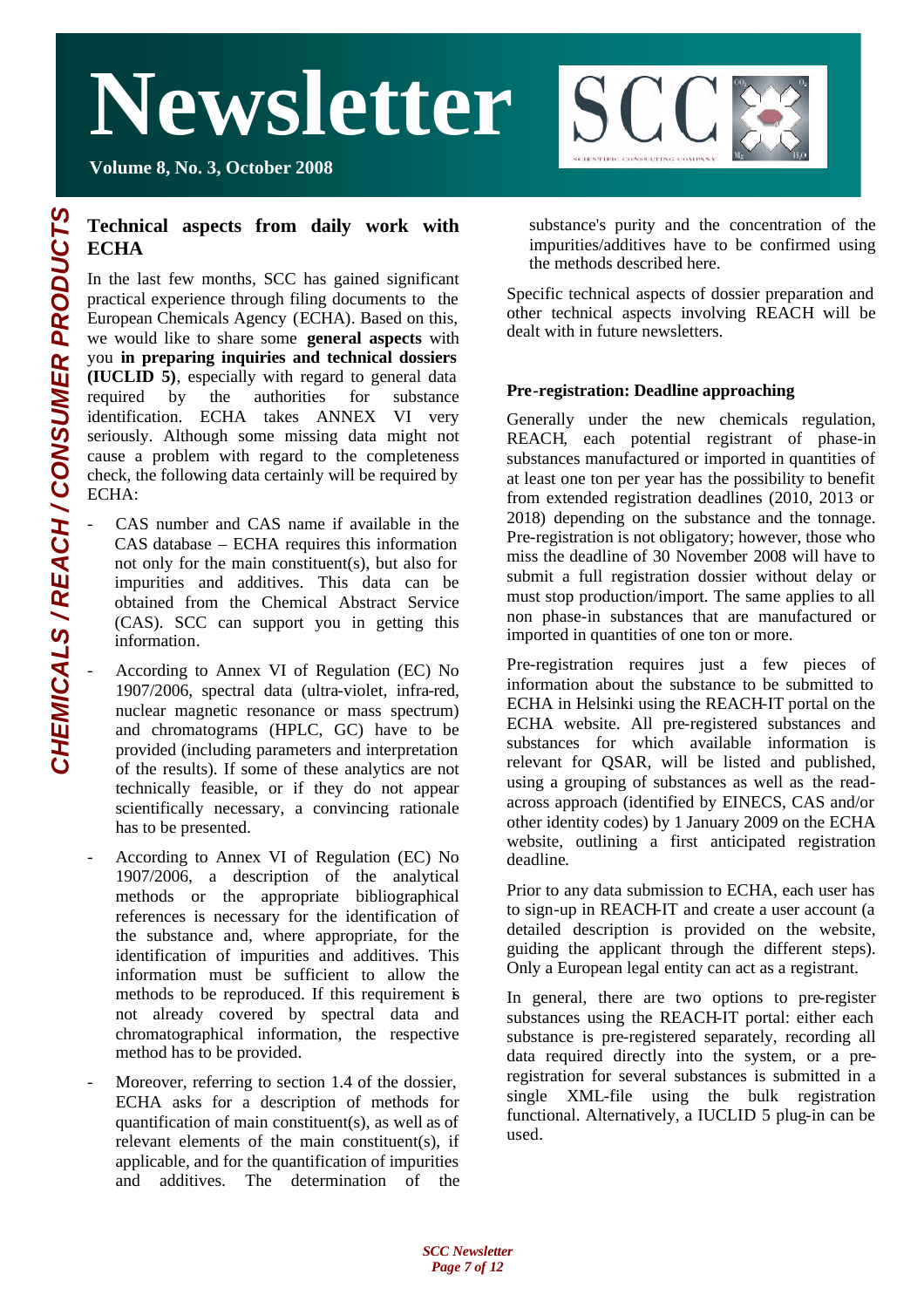

**Volume 8, No. 3, October 2008**

Usually for each phase-in substance, one **Substance Information Exchange Forum (SIEF)** should be established at the beginning of January 2009. Prior to this date, pre-registrants of the same substance will be sorted and pre-SIEFs formed. By the end of 2008, each participant will have to check if the preregistered substance is indeed the same for the purpose of SIEF formation and registration.

Pre-registration period lasts from **1 June up through 1 December 2008**, meaning that almost two thirds of the time has already elapsed: less than two months remain to pre-register! As the deadline approaches, all potential registrants who have not yet preregistered should take the opportunity to gain time and postpone their registration deadlines.

It is important to note that due to increasing activities over the last few weeks, access and exchange with the respective IT tool has slowed down significantly and requires much more time even for simple tasks.

SCC offers support for pre-registration, either directly or as a third party, to allow companies to benefit from the extended deadlines.

## **ECHA adds new section to its website**

In order to publish public information and document from REACH processes as they become available, ECHA has added a new section to its website. The following information will be available:

- Registry of intentions (e.g. Annex XV dossiers)
- List of pre-registered substances
- Candidate list of substances of very high concern (SVHC) for authorization
- Substance information of registration dossiers

The new section can be accessed by the following link: http://echa.europa.eu/chem\_data\_en.asp.

#### **Re-imports**

According to article 2(7)c of the REACH Regulation 1907/2006/EC, substances re-imported into the EU are only exempt from registration if they have been previously registered. Pre-registration by EU manufacturers does not fulfill the exemption's requirements. The exemption only applies after substance registration by the manufacturer in the supply chain. This position on re-imports has been confirmed by several national help desks.

For this reason, re-importers are advised to preregister all re-imported substances. Industry organizations issued complaints to ECHA about the re-imports issue, stating that it causes unnecessary burdens to industry and to increases the number of pre-registrations and SIEF participants unnecessarily.

The agency then approached the European Commission to assess options for avoiding preregistration of re-imported substances, since the only option would be to amend the REACH Regulation. Even though feasible, such a change is unlikely to be made before the pre-registration period ends on 30 November 2008. Therefore, SCC recommends pre-registering re-imported substances. Re-importers should not count on potential changes to the legal text.

## **REACH HOT TOPICS**

#### **Authorization**

After its meeting in October, the ECHA Member State Committee will publish the first candidate list of SVHC that will potentially be subject to authorization. The candidate substances will be taken from a list of 16 substances which were subject to public consultation in July and August. The list of 16 substances and their respective substance dossiers can be downloaded from the ECHA website (http://echa.europa.eu/consultations/authorisation/s vhc/svhc\_cons\_en.asp).

The first candidate list to be published this autumn will be evaluated according to defined criteria (PBT (persistent, bioaccumulative and toxic), vPvB (very Persistent, very Bioaccumulative), wide dispersive use, high volume) in order to priorities candidate substances for the criterion of Annex XIV, which is planned to be published at the latest by 1 June 2009. A "sunset date" will be individually set for each substance until the manufacturing/importing of the substance is allowed.

An application for authorization to continue the use of authorized substances has to be sent to ECHA at least 18 months prior to the sunset date. Producers have to unsolicitedly inform recipients if an article contains a substance listed on the candidate list and if the substance is present at levels  $> 0.1\%$  to allow safe use. This information must include, as a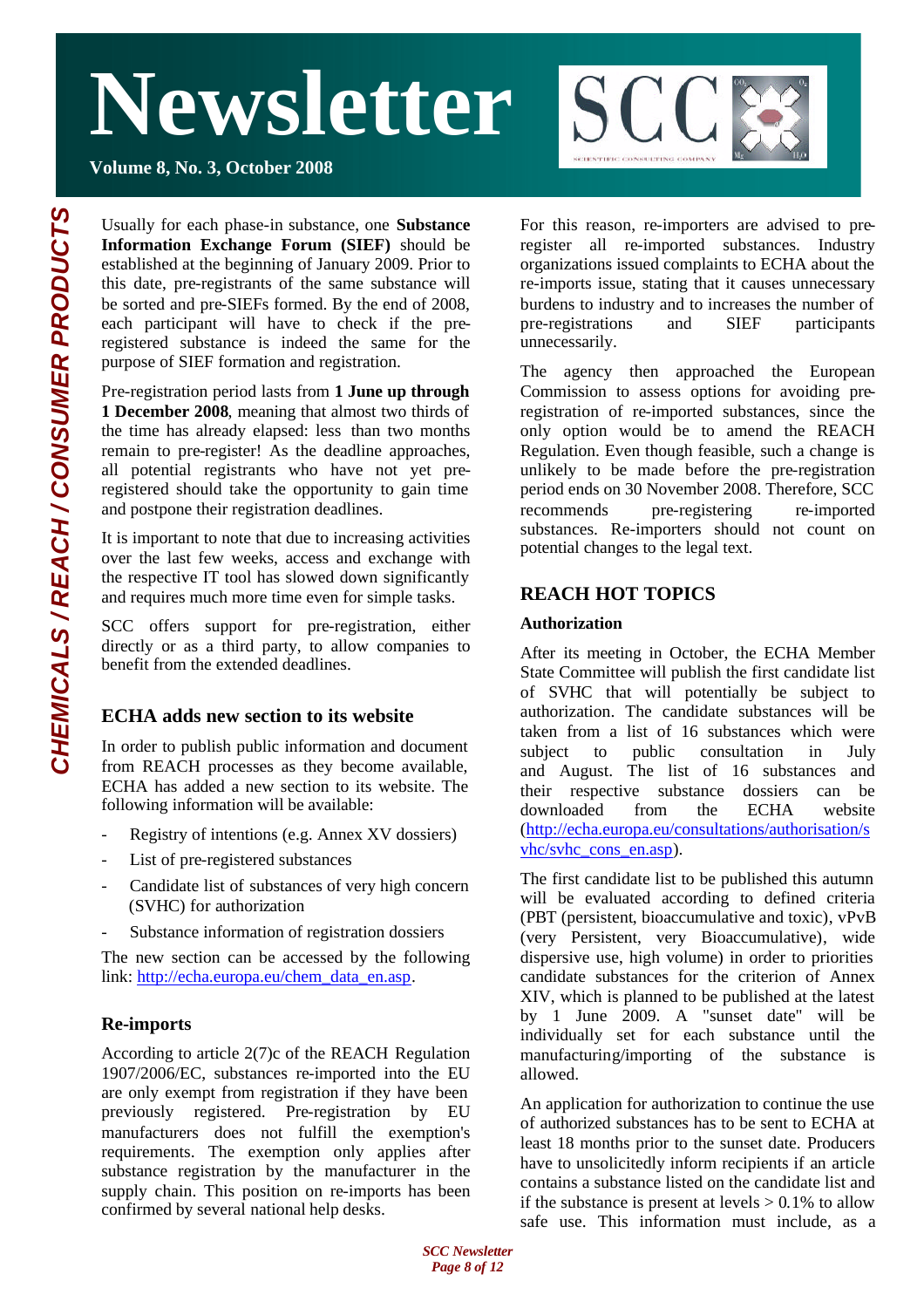**Volume 8, No. 3, October 2008**



minimum, the name of the substance in question. This information must also be provided to consumers if they request it. The relevant information is to be provided free of charge and within 45 days of the request.

### **SCC participates in REACH workshop in Japan**

SCC was invited to give a presentation on a one-day REACH workshop on 8 September organized by "The Chemical Daily" in Tokyo, with approximately 200 participants. Dr. Charlotte Krone, Manager Regulatory Affairs, made a presentation at this workshop. Mr. Kenji Makita and Mr. Norio Ohta of SCC's Liaison Office Japan were also in attendance.

Dr. Krone's presentation dealt with "Principles, Strategies, Lessons Learned, and Consequences for the SIEF". The four European and seven Japanese speakers updated representatives of some of Japan's most well-known companies about the latest developments in REACH and pre-registration, respectively. The expert audience appreciated the sophisticated level of knowledge presented at this workshop with respect to REACH. SCC was very pleased for the opportunity to share its REACH knowledge with interested parties in Japan.

#### **New labelling and classification rules for chemicals in Europe**

GHS is the United Nation's (UN) globally harmonized system of classification and labelling of chemicals. The European Parliament (EP) agreed to the European Commission's (EC) proposal on the implementation of GHS in the European Union (EU) on 5 September 2008. Through GHS, the industry is forced to adapt material safety data sheets (MSDS) and labelling to the harmonized international rules.

It is the aim of the European authorities to implement GHS together with REACH. Therefore, the reclassification and labelling of *substances* must be completed by 1 December 2010, which is as well the deadline for registration of substances above 1000 tons and other substances of high concern under the REACH Regulation. *Mixtures* must be classified

according to GHS by 1 June 2015 at the latest. With the entry info force of the GHS system, the current EU classification and labelling system will be replaced on 1 June 2015. During the interim period, both classification and labelling according to both systems will be required for the MSDS.

### **30th Adaptation to Technical Progress (ATP) was published on 15 September 2008**

The 30th Adaptation to Technical Progress (ATP) was published on 15 September 2008 in the Official Journal of the European Union (http://eurlex.europa.eu/en/index.htm) and will enter into force in October 2008.

This document amends 67/548/EEC known as "Directive on Dangerous Substances". This directive regulates the classification, packaging and labeling of dangerous substances in the EU aiming at the protection of human health and the environment. According to the European Commission's website, the 30th ATP amended or incorporated the classification, packaging and labeling requirements for more than 800 substances. With regards to REACH, it is important to note that substances which are categorized (category 1 or 2) as carcinogenic, mutagenic or having reproductive toxic effects under the provision of Directive 67/548/EEC, may need authorization to be used or placed on the market

On the UN level, the Globally Harmonized System of Classification and Labelling of Chemicals (GHS) sets the framework for classification criteria and labeling rules on the international level. These provisions are on their way to being implemented on the EU level through the proposed "Regulation on the Classification, Labelling and Packaging of Substances and Mixtures". It is expected that the proposed Regulation will soon replace the current Directive 67/5487EEC.

For more information about these or other topics pertaining to Chemicals, REACH or Consumer Products, please contact Dr. Werner Köhl at werner.koehl@scc-gmbh.de.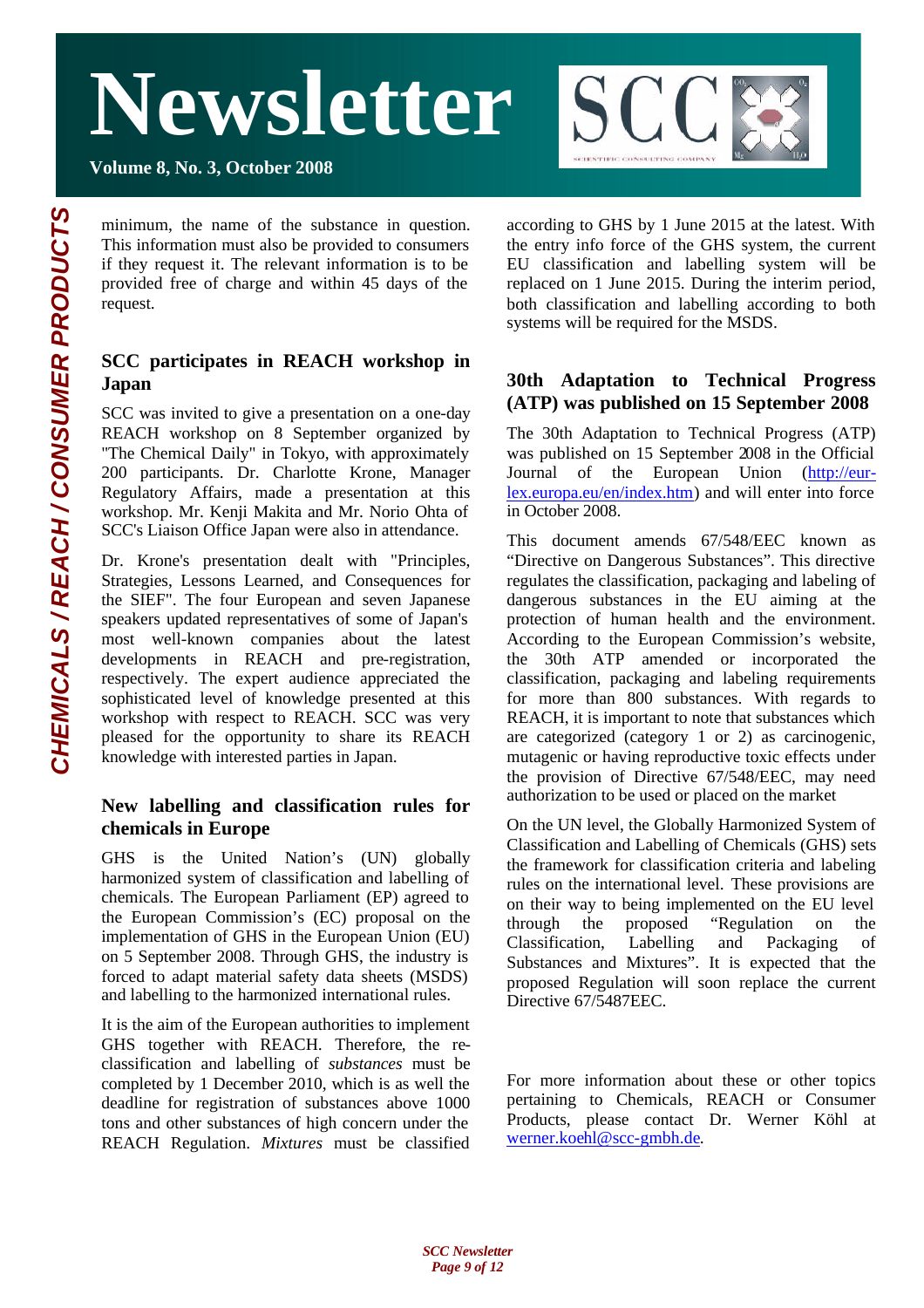**Volume 8, No. 3, October 2008**

#### **EDDMS-system and CADDY-format – how are these terms associated?**

#### **What is EDDMS?**

SCC's Electronic Dossier and Data Management System (EDDMS) is a data archiving and retrieval system that guarantees fast and reliable access to archived information for a variety of needs. It electronically archives and stores all regulatory and scientific information available from all over the world for our clients' active substances and products. EDDMS can be used to facilitate all regulatory submissions: for chemicals (REACH), plant protection products, biocides, pharmaceuticals or consumer products, or any other type of product. EDDMS has tools for data administration, data presentation, tracking of studies and regulatory submissions, as well as a comprehensive search and archiving function. For a more detailed description of the tools please refer to our EDDMS brochure under www.scc-gmbh.de/brochures. Additional information can be found in previous SCC newsletter editions, for example Vol. 7, No. 4, September 2007, Vol. 8, No. 1, January 2008, and Vol. 8 No. 2, May 2008 which can be retrieved under www.scc-newsletter.de.

#### **What is the CADDY-format?**

CADDY (Computer Aided Dossier and Data Supply) is a standardized *electronic format* for the exchange, archiving and evaluation of complex dossiers. It is the only electronic dossier format accepted by the European Commission and the majority of European Member States. The most recent version of the specific retrieval software can be found under http://caddy.ecpa.eu/.

#### **How are EDDMS and CADDY associated?**

All regulatory information needed to generate a dossier in CADDY format is entered into EDDMS once. This information is then electronically imported from EDDMS into the CADDY format – correctly and efficiently (an exclusive feature at SCC). There is no need for documents to be handled, no chance of typing errors, and all entries are correct. Based on this data pool, as many dossiers in CADDY format as needed can be generated. Through the submission of dossiers in CADDY format, a very limited number of paper copies have to be provided to regulatory authorities. This approach is less time consuming and therefore less cost intensive.

Without the exclusive import feature that transfers information from EDDMS into the CADDY format, the requested information must be reentered by hand. For each additional dossier that may need to be generated in CADDY format the requested information must be re-entered by hand – again and again. That means taking each document, typing in all the information, paging through the document to find pertinent information, then laying the document aside so that the next one can be entered. This approach involves a high risk of errors and is very time consuming.

**SCC** 

SCIENTIFIC CONSULTING COMPA

Advantages for the client in generating a CADDY dossier at SCC through the use of EDDMS:

- Generation of CADDY dossiers via EDDMS significantly reduces the possibility of errors.
- Generation of CADDY dossiers is considerably easier and faster, saving time and money.

#### Additional advantages of EDDMS:

- Efficient compilation of dossiers.
- Complete regulatory information at hand everywhere you need it, including electronic documents and submission details.
- Regulatory status of studies can be determined – the question which studies were submitted why, where and when is easily answered!
- Reference lists can be generated in any required format for all authorities world-wide!
- Data storage and retrieval is quick and easy.
- Available data can be searched, sorted and printed depending on needs of the user.
- Submissions can be quickly handled and compiled electronically!
- Inquiries for studies from authorities around the world can be quickly answered!

For further information, please contact Dr Friedbert Pistel at friedbert.pistel@scc-gmbh.de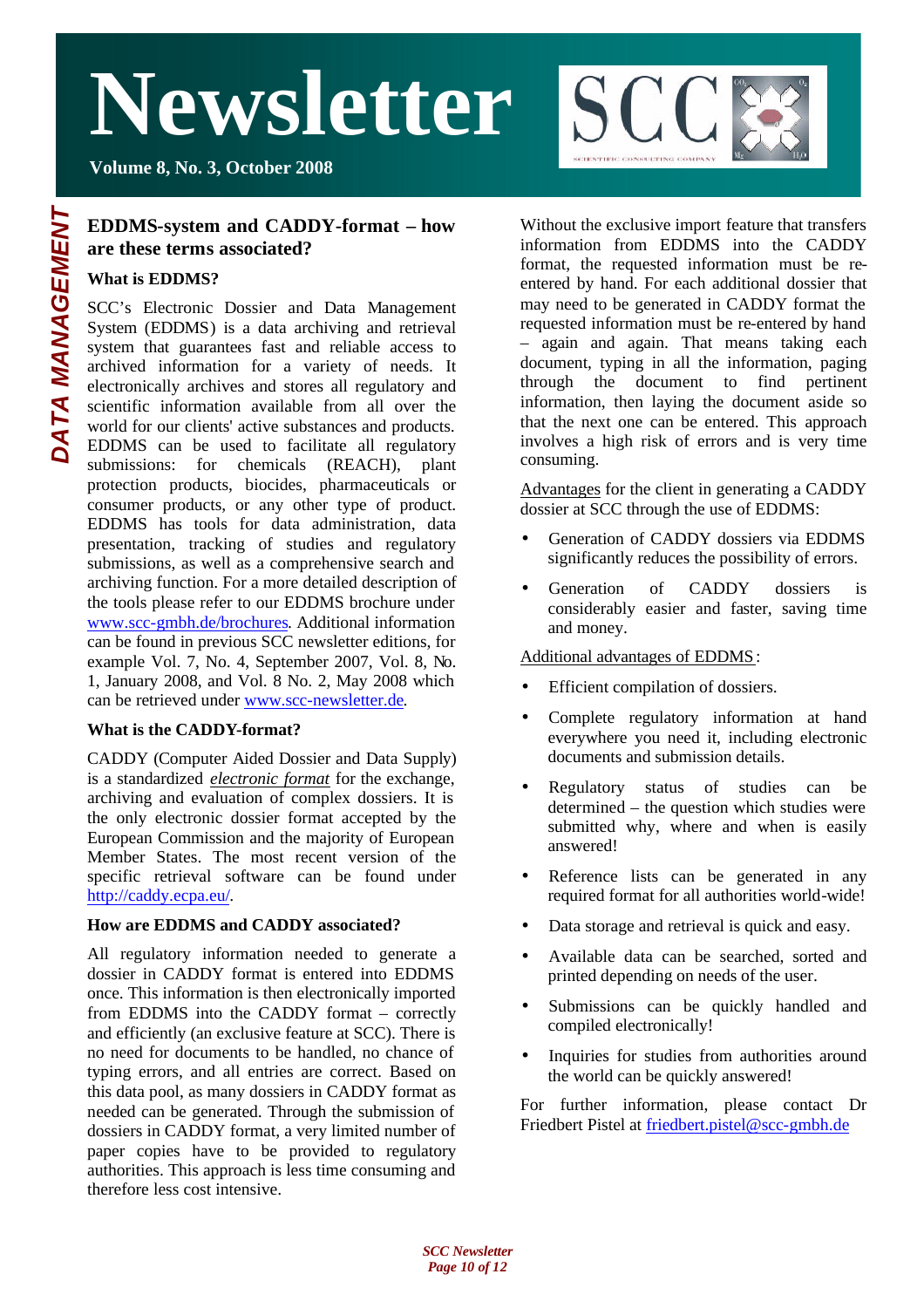

**Volume 8, No. 3, October 2008**

### **Update Feed Additives**

The long awaited guidelines on detailed rules for the implementation of Regulation (EC) No 1831/2003 of the European Parliament and of the Council regarding the preparation and presentation of applications, and the assessment and authorization of feed additives (Commission Regulation (EC) No 429/2008) were finally published at the end of May 2008. In total, many thousands of feed additives (that have partly been used in animal nutrition for over several decades) have to apply for re-authorization before the deadline of 7 November 2010. SCC is in full swing in this process of re-authorizing feed additives. The vast majority of these feed additives are so-called "non-holder specific authorizations" and only a few hundred are "holder specific authorizations".

SCC has already finished the first application dossier with two active substances according to the new guidelines. This dossier was discussed with the European Food Safety Authority (EFSA) in September and, based on the outcome of that discussion, all other dossiers will follow the same line.

Since this is mainly a re-authorization process, a full dossier is rarely needed. SCC has developed a template with the specific needs for each individual dossier. Based on the category of feed additive and some other basic questions concerning the active substance, the demands for each dossier can be seen in a matrix format. Of course, new additives can be registered at any time.

If you have any questions relating to this Regulatory Department, please do not hesitate to contact Ruud Huibers at ruud.huibers@sccgmbh.de.

## **New regulation on export and import of dangerous chemicals**

*GLOBAL AFFAIRS*

**OBAL AFFAIRS** 

Regulation 304/2003 implemented the Rotterdam Convention on prior informed consent (PIC) on the European level, which entered into force on 24 February 2004. In 2006, the European Court of Justice annulled Regulation 304/2003 because it was based on an insufficient legal frame. At the same time, the Court stated that the effects of 304/2003 were supposed to be maintained until the adoption of a new Regulation which is "founded on appropriate legal bases". On 31 July 2008 Regulation 689/2008 was published replacing Regulation 304/2003.

#### **The Commission proposes to add two new POPs**

The European Commission (COM) has proposed amending the Persistent Organic Pollutants (POPs) Protocol to the UN Convention on Long-Range Transboundary Air Pollution. COM proposed adding the pesticides Endosulfan and Trifluralin. Both substances have been reviewed under Directive 91/414/EEC with the result that both substances "exhibit characteristics of POPs". In the EU, plant protection products based on Endosulfan where withdrawn by December 2007 and plant protection products based on Trifluralin will be withdrawn by December 2008. This proposal will be discussed during the next meeting of the Executive Body in December 2008.

For further information, please contact Dr. Friedbert Pistel at friedbert.pistel@sccgmbh.de